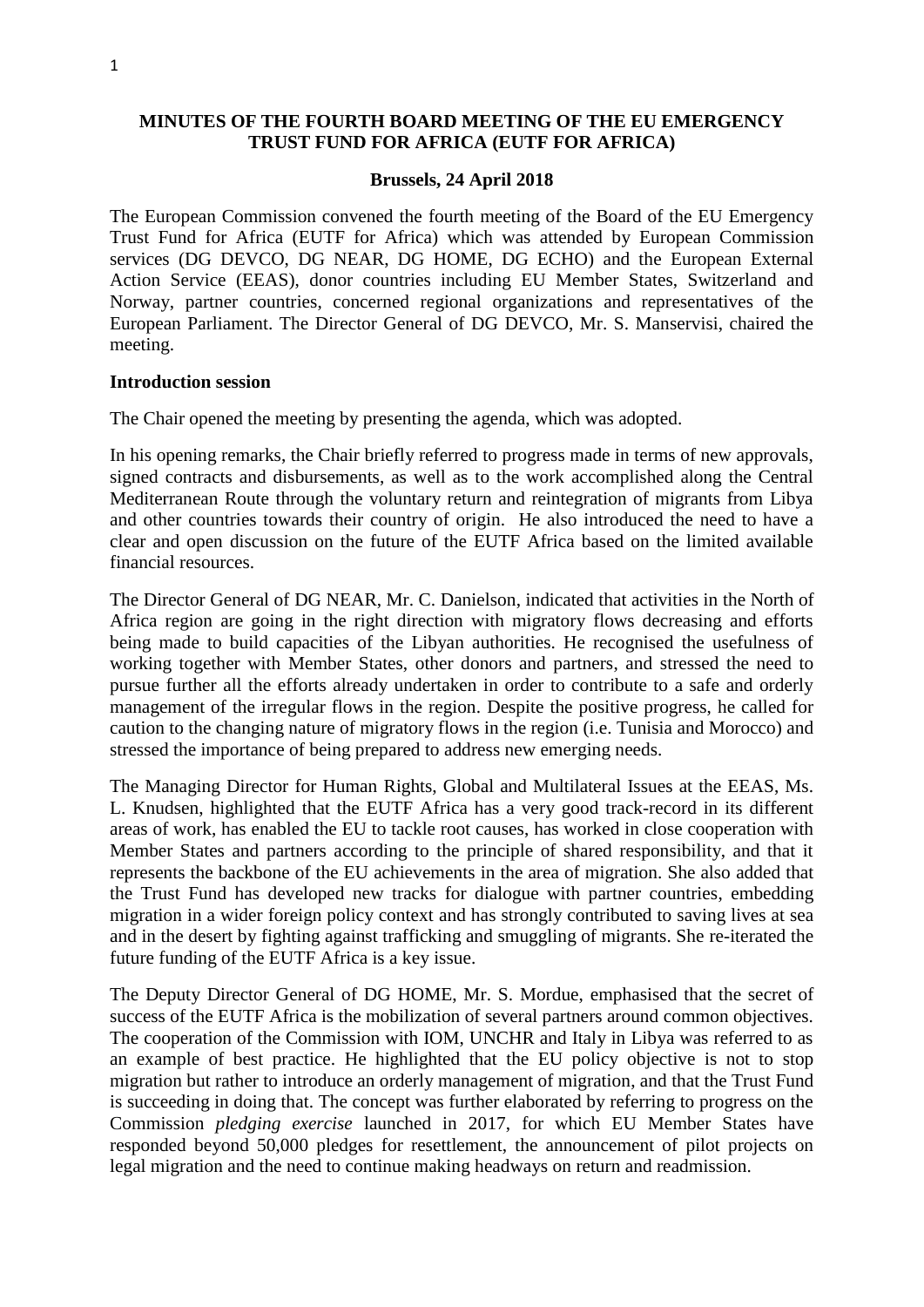As to the future, he agreed on the need to further prioritize. Mr. Mordue also referred to DG HOME contribution to the EUTF for Africa of EUR 77 million, in addition to EUR 23 million planned under the 2018 Annual Working Plan of DG HOME.

The Director C of DG ECHO, Ms. A. Kaminara, recognised the good progress achieved by the EUTF Africa. She reiterated the need to keep the focus on addressing the root causes of migration and forced displacement, recalling the importance of resilience in the objective of the EUTF to achieve this. She also indicated the concrete opportunity presented under the EUTF to strengthen the link between humanitarian aid and development.

# **SESSION I – Stock-taking of progress achieved by the EUTF Africa**

The Deputy Director General of DG DEVCO, Mr. K. Doens, made a wide presentation on the state of play of the EUTF for Africa including approved programs, contracts signed with implementers and other operational matters, the indication of preliminary results, an overview of financial contributions to the Trust Fund as well as an indication of progress achieved in terms of reporting and monitoring, as well as communication and transparency.

### **Comments by delegations**

Virtually every delegation has expressed strong support for the work accomplished so far by the EUTF Africa, for the efforts made in terms of reporting and monitoring, and the excellent results in terms of communication, transparency and visibility, notably the launching of a dedicated website. A vast majority of delegations recognised that the Trust Fund has fully demonstrated its added-value as a flexible instrument able to address short and long-term challenges in a quite effective way and pooling together expertise and resources of the EU MS and partners at large. In the overall, delegations expressed their support to a balanced approach among the different pillars of the Valletta Action Plan (VAP), as well as to a reasonable geographic balance.

A number of delegation are eager to look at the results of the performance audit of the ECA (**PT, AT, DK)**

**IT** highlighted that the replenishment of the EUTF Africa up to 2020 is a matter of shared responsibility in managing migration flows and that the different migration routes should be treated in a balanced manner. IT stressed that resources allocated to the EUTF Africa should not be set below the level of resources allocated to the Turkey Facility and asked the Commission to provide assurances that the trust Fund will be replenished to cover the current gap, together with a financing scheme until 2020.

**DE** indicated the need to keep an open dialogue between the Trust Fund and the implementing agencies, to safeguard quality (as opposed to speed) and to improve the Commission's procedures to speed-up implementation **(AT**). DE also stressed the importance of exchanging on a strategic use of funds, focussing on improving migration management, return and reintegration, and fighting trafficking.

**SE** highlighted the need to focus on human rights education and respect.

**BE** recalled the need to keep a balance between the 5 pillars of the Valletta Action Plan (VAP) and the 4 strategic objectives of the EUTF and a human-rights approach. BE appreciated progress in terms of monitoring and evaluation and reiterated, as Chair of the Rabat Process, the importance of data collection and the need to enter data in the VAP database.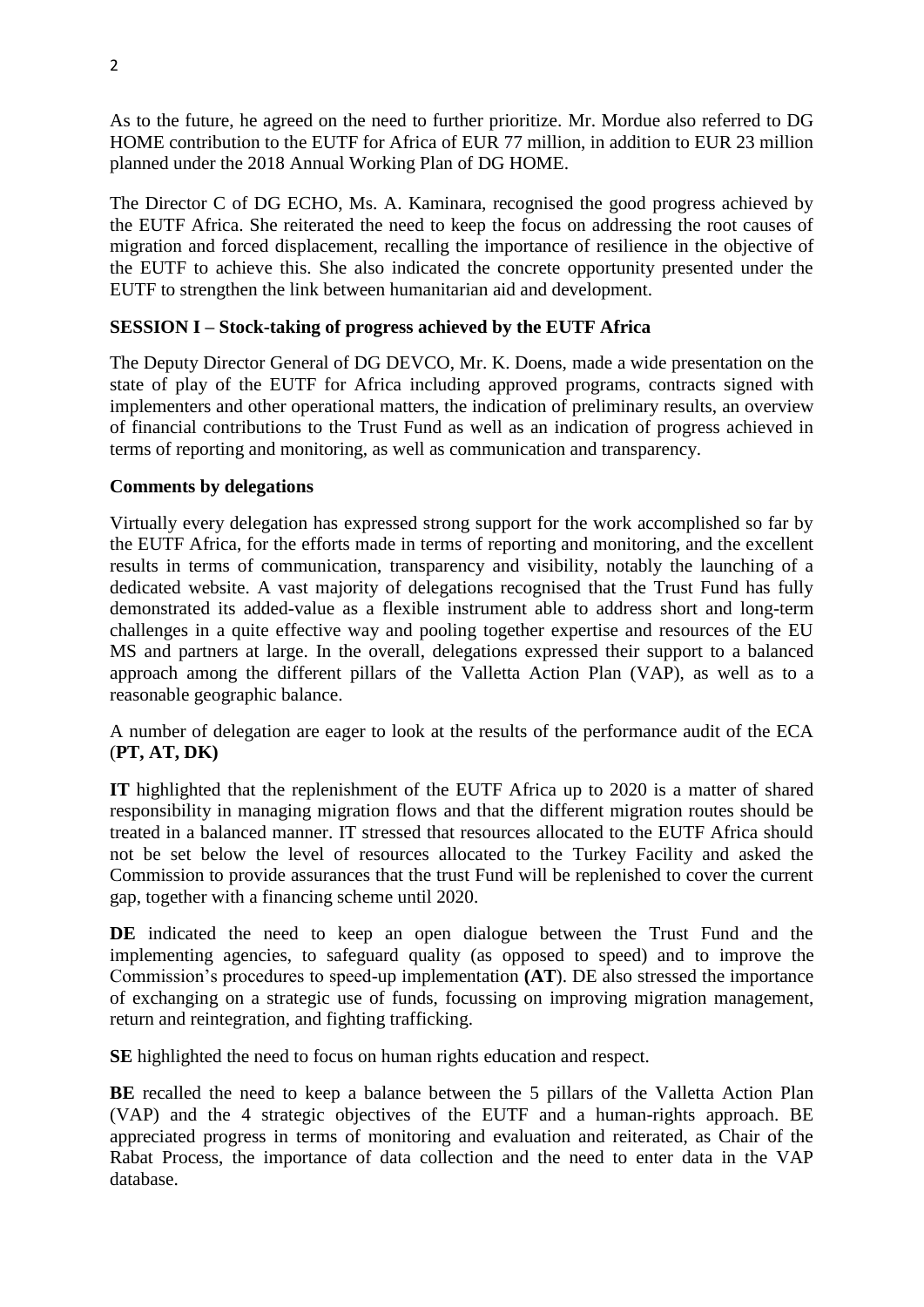**GUI** highlighted the growing cooperation with Algeria to facilitate return of migrants towards their country of origin and indicated the need to promote the role of diaspora and legal migration (ET)

**LIB** highlighted that some migrants who returned to their country of origin through the EUTF for Africa came back to Libya, thus the need to review the mechanism in place for return operations.

**ES** – supported the idea of the replenishment of the EUTF Africa and wondered whether the EDF reserve could be used to cover part of the financial gap. ES also confirmed its interest in focusing on root causes of irregular migration and resilience, and on pursuing a balanced geothematic approach**.** 

 $CZ + PT$  – stressed that a greater number of donors should be involved in the implementation of the EUTF for Africa programmes through national agencies, CSOs, etc.

**FI** stressed the EUTF's challenge of having a dual set of objectives: long-term development goals and short-term migration related goals, and suggested that this challenged be assessed in the frame of the forthcoming evaluation of the EUTF

Other comments include:

- Research work, including the conclusions and recommendations of the research facilities, should be further used to respect the evidence-based principle of the Trust Fund **(BE**, **FR, SE, UK)**
- Need for thorough evaluation of the EUTF Africa including on its impact **(BE, FR, AT, DE, UK);**
- Ensure coordination with other instruments and complementarity to avoid duplication **(FR, CH, PT)**
- Need to look into the monitoring of risks across projects and to further improve monitoring and evaluation (**UK, NO**);
- In-country coordination needs to be further improved **(NL, MAL, FR, CH)**
- Need to further improve national ownership, dialogue and coordination with national and local authorities **(BE, PT, MAL, CH)**
- Increase transparency during the identification and formulation phases (**NL, DE, NO**)
- Need to work more closely with the African Union (AU) in the area of communications and visibility (**PT**)

In response to the delegations comments, the representative of DG NEAR mentioned the efforts made in the region to ensure coherence with national programs and coordination at country level (Libya, Tunisia and Morocco). He also confirmed that pipelines of projects are the result of regular work with Member States.

The Chair added that the Trust Fund needs to focus on short-term measures (such as fighting trafficking and smuggling) and longer-term actions in the area of job creation and economic development opportunities, and confirmed that the complementarity between Trust Funds' and bilateral programmes needs to be ensured. He called on Member States, which are implementing 43% of programmes through their agencies, to look into the coherence of programmes submitted for approval. On implementation issues, he confirmed that the Trust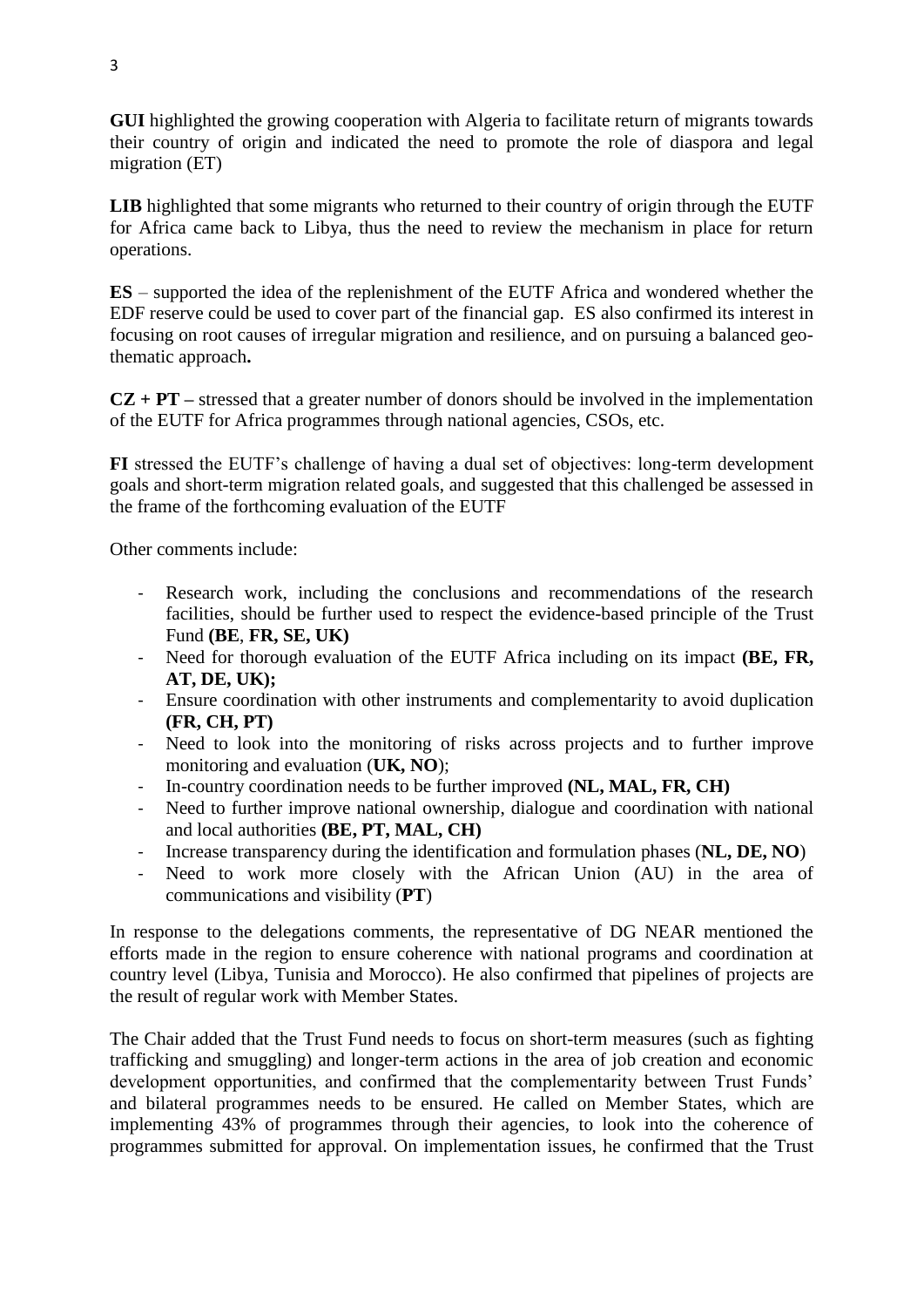Fund is working together with implementing agencies, including through the Practitioners' Network, to further improve the implementation pace.

On monitoring and evaluation issues, the Deputy Director General of DEVCO confirmed that the Trust Fund will measure impact at a later stage and that measuring efficiency is key. He supported the request to take into account the inputs of the research facilities, and reiterated that the implementation pace of the Trust Fund Africa is faster than the one of traditional programmes.

# **SESSION II – Future perspectives of the EUTF for Africa**

The Chair presented the funding situation of the EUTF for Africa and the strategic priorities of the three regions, which have been shared with the Board prior to the meeting. He clearly indicated that in order to finance the current pipeline of programmes an additional amount of EUR 1.2 billion would be required. He explained in some detail the work that would be accomplished under each regional priority.

The Chair explained that due to the scarcity of resources it is necessary to further prioritize in order to provide guidance to the next OPCOM meetings planned at the end of May. To this effect, the Chair suggested focusing on the following criteria, which had not been previously circulated to delegations:

- Return and reintegration (IOM / UNHCR)
- Refugees management (Comprehensive Refugee Response Framework)
- Completing progress on the securitization of documents and civil registry
- Anti-trafficking
- Essential stabilization efforts in Somalia, Sudan and South-Sudan and in the Sahel if resources are available.
- Migration dialogues (Gambia, Ethiopia, etc.)

The Deputy-Director General of DG NEAR, Mr M. Popowski, recalled that, concerning the North of Africa window, prioritization has already been made and presented to the Member States during COREPER II discussions in November 2017 and March 2018. He highlighted that the priorities for 2018 and 2019 aim at contributing to an effective migration management in the region. In this respect, he detailed the future pipeline which will notably focus on the protection of vulnerable migrants; on voluntary return and sustainable reintegration; on community stabilization (including through support to municipalities along migration routes); on integrated border management; and on support to labor migration. He emphasized that updates on the existing pipeline will continue to be discussed regularly with donors.

The Chair also presented two options for the future:

- (i) Commit the remaining resources and come gradually to a close of the EUTF Africa on the basis of the selected priorities;
- (ii) Recognise the added-value of the Trust Fund based on the Valletta objectives, restructure the priorities and project pipelines, and agree on a replenishment of the EUTF in the order of EUR 1 billion.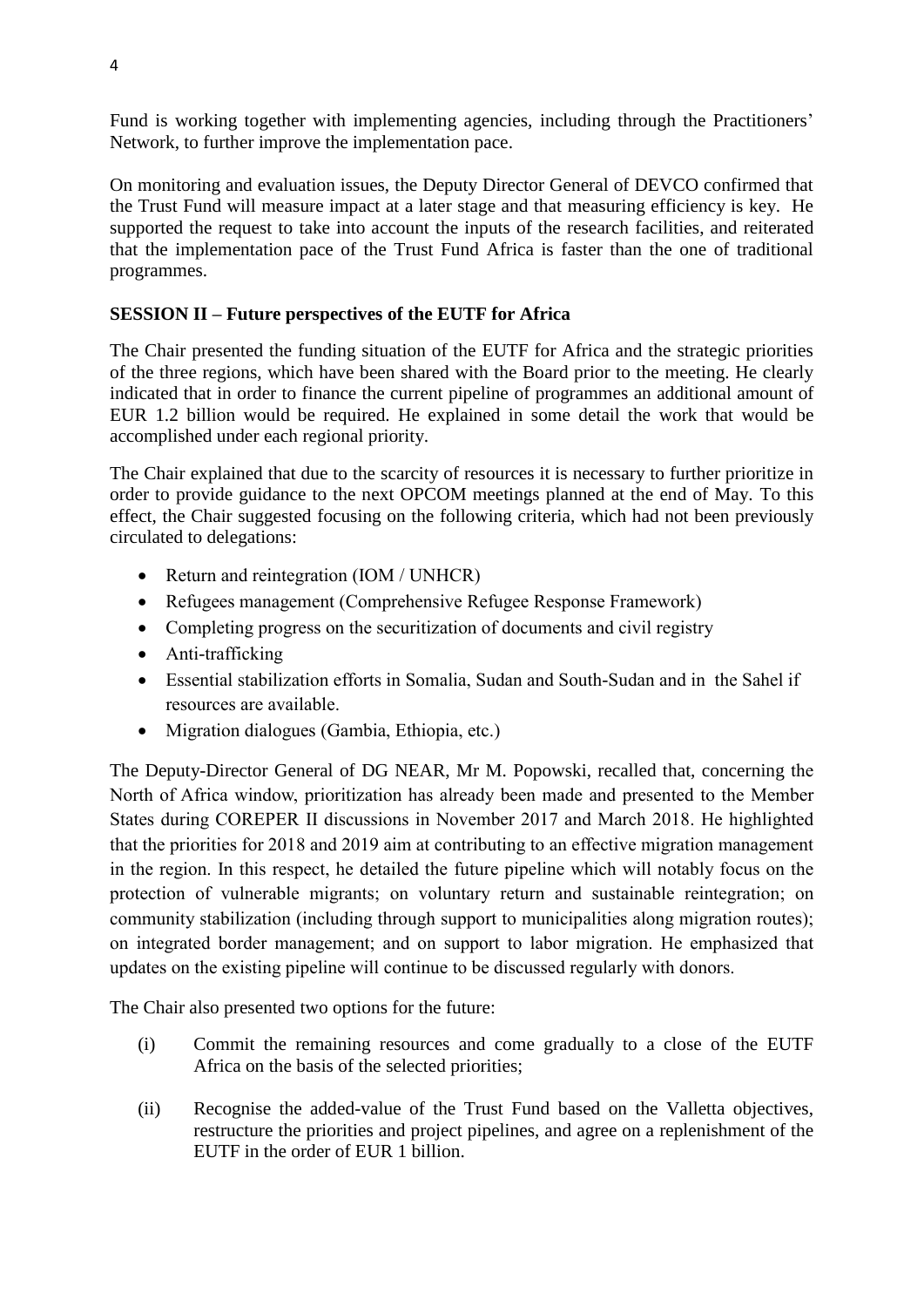He stressed that it will be possible to work only with the existing instruments (at least for the next two years) and that it will be possible to look into the EDF reserve considering, however, other compelling priorities such as the support to the G5/Sahel, the African Peace Facility and the External Investments Fund.

### **Comments by delegations:**

In the overall, most delegations agreed on the strong need to prioritize the current pipeline of projects, and requested the Commission to submit a list of proposed projects for future funding. They also indicated that, at this stage, they are unable to commit additional financial resources

Some delegations highlighted the need to look into the Report of the Audit of the ECA, or the upcoming mid-term evaluation of the Trust Fund, before making a decision on future contributions to the EUTF Africa.

There is a wide agreement on the need to work around option 2 as starting point, although a number of delegations (**UK, CZ, PT**) stressed that it will be necessary to work around a level of additional resources lower than the envisaged EUR 1 billion.

Some delegations suggested looking into the possibility to transfer resources from other instruments **(FR, DE, FI, ES**); others mentioned the possibility to use the EDF uncommitted resources.

**BE** indicated that the EDF reserve is decreasing and should also be used for other initiatives such as the African Peace Facility or for unforeseen crises that may occur.

DE stressed that limited resources should be spent in a targeted manner on migration management projects including the fight against illegal migration, the improvement of border management and return, readmission and reintegration while ensuring consistency with human rights standards and transparency concerning ODA-eligibility. **DE** added that in the future, EUTF funding should have a stronger leverage on African partners and ensure that countries of origin and transit cooperate more readily with the EU and its Member States in areas of interest for the EU. **DE** stressed also that on top of their direct contribution to the EUTF Africa, they provide co-financing to Trust Fund programs

**IT** underlined the urgency of a full replenishment of the current funding gap (EUR 1.2 billion) to consolidate results achieved so far on the Central Mediterranean route.

#### **Comments and conclusions by the Chair:**

- The Board should not expect that the Report of the ECA performance Audit of the Trust Fund will provide the answers required to make decisions on the future of the EUTF Africa;
- The next MFF will not be implemented until the beginning of 2021;
- There are no possibilities to tap resources from other financial instruments as the Mid-Term Review (MTR) mobilized resources for other initiatives. The EDF reserve represents the only option, although it will not be able to cover a financial gap in the order of EUR 1 billion, considering competing priorities such as the African Peace Facility (APF), the EIP/Guarantee Fund and priority countries;
- The Commission will prioritize existing proposals in view of the upcoming meetings of the Operational Committee (end of May), based on the six priorities presented;